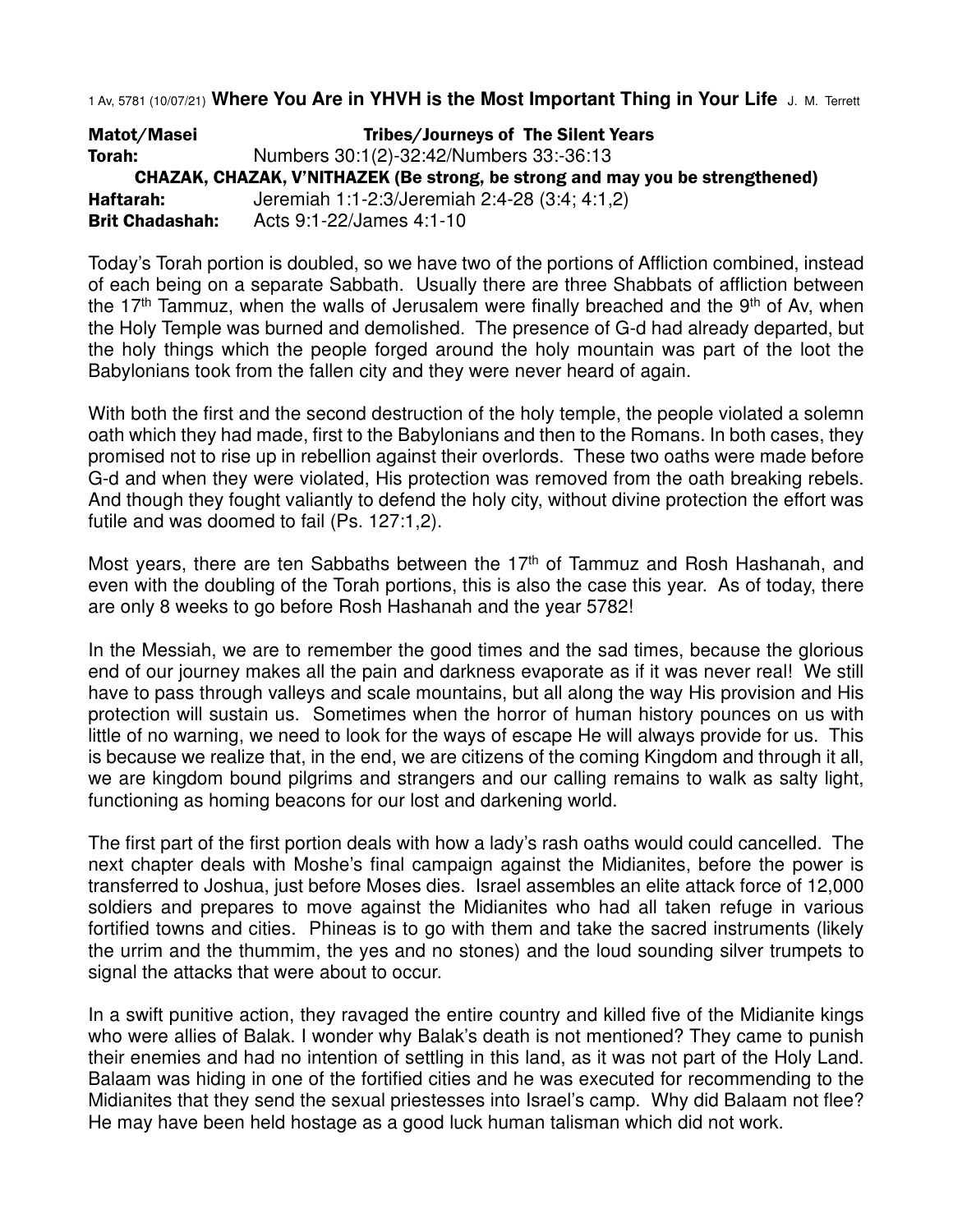We are not told how long the punitive action took, but the entire country was laid waste and all of the men were killed. Some may have fled into the hills, because the nation did not disappear, but it was several hundred years before it could recover enough to be a threat to Israel. Initially, they took all the ladies captive along with all of the children, but when they came before Moses, they were instructed to kill all the women who had slept with men because these were the same priestesses who tried to overthrow the camp. They also killed all the male children so that no Midianite legacy survived intact to trouble the camp again.

They pillaged all their livestock, their flocks and all their riches. All their walled cities and sheepfolds where burnt and any of the country folk who took refuge in the larger cities, suffered the same fate as the city dwellers. They brought their considerable booty to Moses, and the leaders, who came out of the camp to greet them. Those warriors who had killed anyone or who touched any dead person, had to remain outside the camp for seven days and be cleansed by the ashes of the Red Heffer on the third and the seventh day.

All of the precious metals had to be melted down, so no idols would survive and they washed any clothing they looted, as well as their own clothing. They wanted none of the pollution of the Midianites to ever defile the camp again. We learn that they did not suffer a single military casualty as they slaughtered the idolaters who had tried to destroy them.

Under the leaders, the captured treasure was divided into two parts. Before it was divided they had 675,000 sheep, 72,000 cattle, 61,000 donkeys as well as 32,000 prisoners. From this undivided treasure, they were to pay 1/500th as an offering to the L-RD. It was then divided in half and from their portion, the non combatants had to pay an offering to the L-rd of 1/50th from their portion. The total gold they took, was equal to 270.6 kilos (nearly 600 lbs).

Chapter 32 deals with the request of the tribes of Reuben and Gad, along with half of the tribe of Manasseh to remain in the territory of the former kingdoms of Sihon and Og, because it was good for raising livestock. They agreed to help the other tribes conquer Canaan and built a series of fortified towns for their families and their flocks, to keep them safe until the soldiers came home.

Chapter 33 deals with all the campsites Israel had, from the time they left Egypt, until they came to the plains of Moab. We learn that from the departure after the Passover, where the first born of the Egyptians died, they camped eleven times before they reached Mount Sinai. When they left the mountain, they camped three times before they came to the place where they were supposed to launch the conquest of Canaan.

Then they turned back into the wilderness and over a 38 year period of time they camped 17 more times. They camped at Mount Hor in the fortieth year after the exodus from Egypt and this was the place Aaron died and was buried. It took them eight more camps to complete their journey around Edom. It was during their time camping on the plains of Moab that the punitive action was launched against the Midianites. While they are waiting to hear the second giving of the Law, the rest of chapter 33 is a warning to destroy and displace all the Canaanites, so they do not become a problem like the Midianites were.

In fact, their action against Midian was a practice run for the conquest they will undertake, once they cross the Jordan. They are warned that if they succumb to criminal paganism, that the YHVH will treat them the same way He is going to to treat the Canaanites.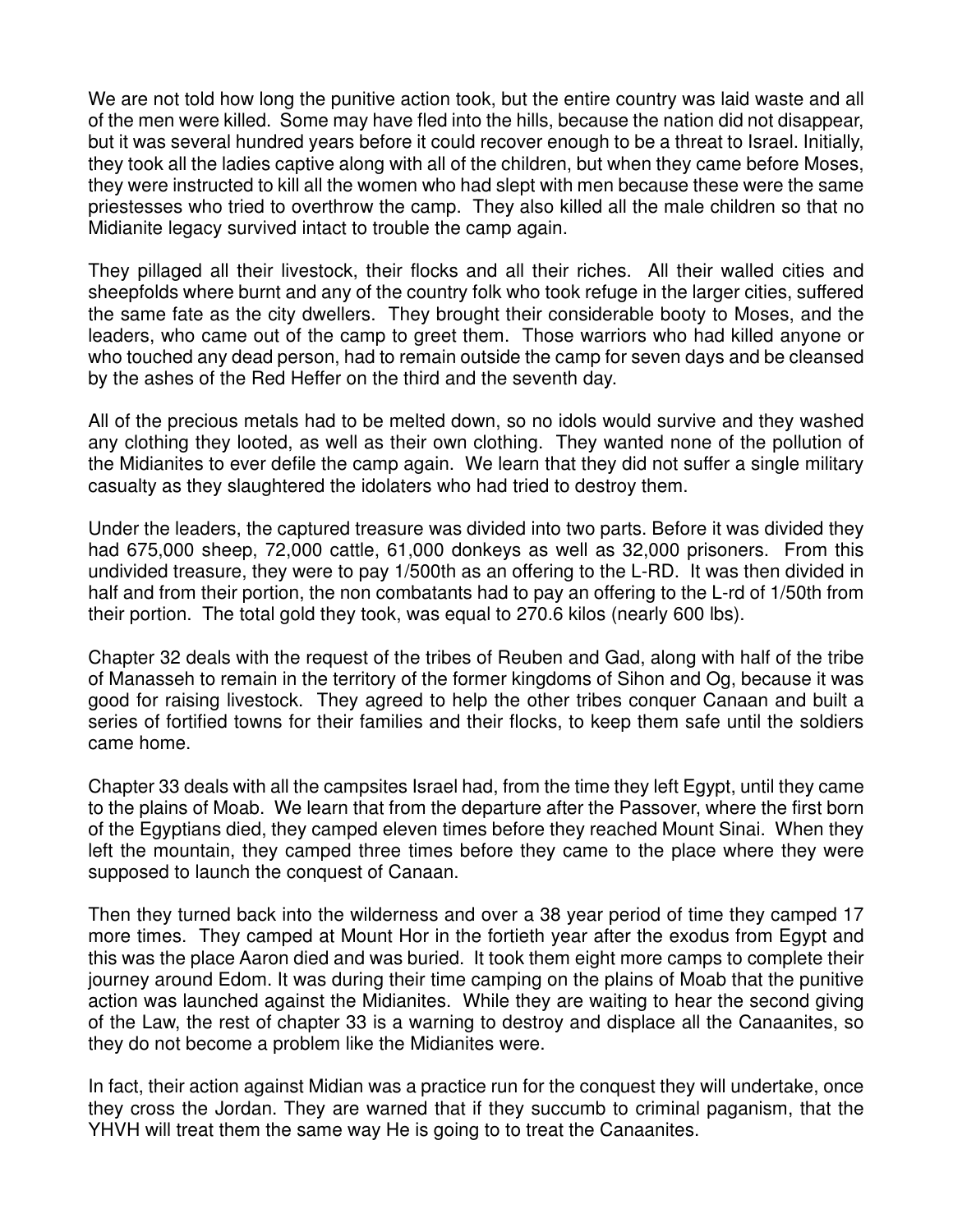Some of the men who were under 20 at the time of the first failed entrance into Canaan, had now been wandering for forty years. The 38 years of wandering in the wilderness, was a hard lesson, as the people watched the fighting men who had come out of Egypt, die one by one.

We must not think that their time in the wilderness was one of great suffering. They had a cloud by day and a fire by night. They had manna six days a week. Their clothing did not wear out and their feet did not swell. They were not troubled by any enemies and their lives revolved around the Sabbath and the Festival Cycle. Their greatest burden was the weight of guilt they carried, knowing that they would never enter the land which they had been delivered out of Egypt to possess.

The Talmud says that those of them who were still alive in the fortieth year, just dropped dead and were buried at the same time they buried Aaron. The Bible does not teach this, but we know that none of them lived long lives, unless some of them were similar in age to Moses and Aaron. For us, we need to realize that it is really not important where you are in your life. What matters is where you are in the Messiah. Where are you in the Messiah?

When we do not follow where the L-rd wants to lead us, we will do our own fair share of wilderness wandering, but instead of being consumed by guilt and regret, we need to learn to hear the voice of G-d and to go where He leads us. He will first lead us to faith and then use His Word to completely purge us from all paganism. He will also teach us to nurture the fruit and the gifts of the Holy Spirit, while we learn to weed out the sinful works of the flesh.

We need to learn to keep sin crouching at our door and not invite it into our hearts and lives. We need to learn not quench or grieve the Holy Spirit as we learn not to let the sun go down on our wrath. We grieve the Holy Spirit when we do what His Word tells us not to and we quench the Holy Spirit when we do not do what His Word tell us to.

Our calling will not always give us an easy time in this life, but wherever He takes us and whatever happens to us along the way, it will all be worth it when we reach our final destination. We should be able to say with the Apostle Paul that our light sufferings of this present age are not worthy to be compared to the unlimited weight of Glory which is waiting for us in eternity. Are you focused on what is waiting for you in Glory?

In 2 Corinthians 6:3-10 and in 2 Corinthians 11:22-29, Paul gives two summaries of the ministry he accomplished and the personal challenges he faced, once he came to faith. I do not wish you trials and tribulations, but we need to know that if we want to really walk with our Messiah, these will come whether we want them to or not. In 2 Timothy 3:12, Paul goes on to say that all of those who wish to serve our Messiah, will suffer persecution.

We may not be thrown to the lions or burned at the stake, but we will betrayed and lied to, both by those who claim to be brethren and by those in the world. All levels of our government are becoming increasingly hostile to our faith and one day, we may have to go underground like believers who dwell in Communist China. We will see evolution forced on our children as they are taught to abandon biblical morality and family values. In the early days of the faith under the Romans, at various times, it was illegal to practice our faith. When the church became official, anyone who did not agree with their non biblical doctrines and traditions was jailed and sometimes killed. Real believers never persecute other believers.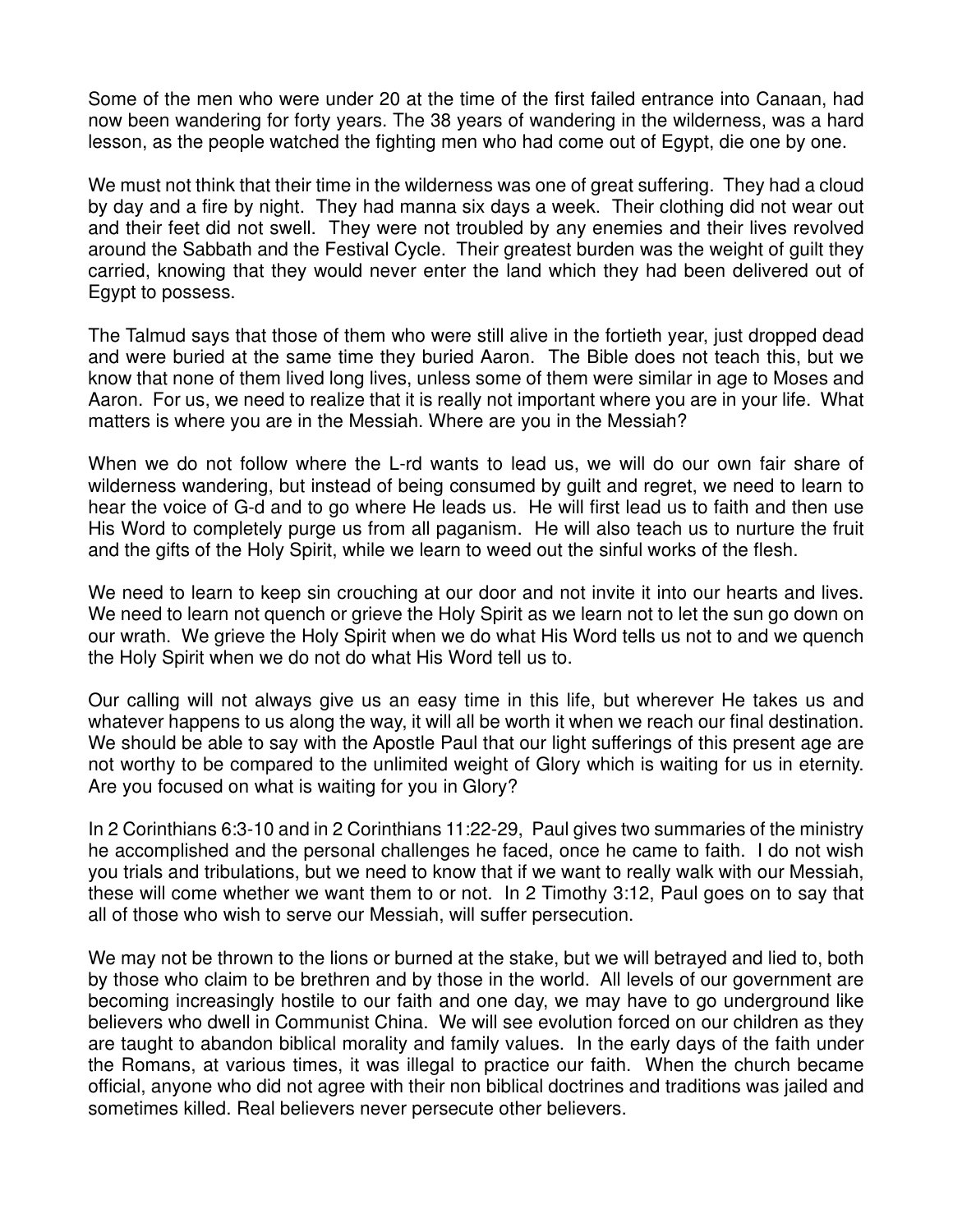I have frequently taught you that we will suffer a relentless three pronged attack as we stumble through this life on our way to Glory. First, the enemy of our souls will line our path with all kinds of snares as he does his best to generate hatred for all and any of us who believe in the G-d of the Bible and want to walk in its ways. Next, our world will want to undermine our faith and our biblical morality as it decriminalizes all kinds of sin and promotes behaviour which the Bible forbids. Hear me on this – Evolution is nothing more than a criminal form of idolatry and our sexually liberated society is sliding more and more into criminal fornication. Society wants to raise our children and to teach them whatever forms of sinful nonsense is currently popular.

This is not all happening at once, but the enemy of our souls is increasingly using features of our modern internet driven world, to set the stage for the arrival of the beast and the Antichrist. Our faith is more and more being considered a pernicious kind of an ancient lie that they want to stamp out and deliver us from. Many of the larger, traditional churches have abandoned the teachings of the Bible and believe it is just a collection of made up stories designed to teach us to be good in a way that no longer makes sense.

Our society has not yet begun to openly pass laws against our faith, but their politically correct agenda is turning against us and our faith in much the same way as the Nazis and Communists did, when they came to power.

As we come to grips with this increasing hostility, we need to be as wise as serpents and as harmless as doves. Our faith has survived when many societies tried to eradicate it, but we need to be ready for difficult times which may soon be upon us. We need to listen to the Spirit and walk according to the Word. We also need to be model citizens who live as salty light and not slip into behaviour which the Bible calls sin. We will never fight fire with fire.

Many are running around declaring that the sky is falling and are teaching such strange things as the flat earth theory. Some, like certain groups of Mormons, are even building underground shelters and stocking them with food. Others believe that the UN is stationing troops all around the world as it prepares to set up one world government by force. We have to be careful not to join with those who are crying wolf and are not putting their main energy into digging into their Bibles and sharing their faith while it is still legal to do so.

Too many are not very familiar with what the Bible actually teaches are the signs of the end of the world, but there will be no room for doubt and speculation when the final darkness seizes control of our world, one last time. Remember me teaching you that the real conflict of the ages is between the righteous core of truth seekers and the wicked core of sin seekers? Our world's righteous core has not yet dissolved, but it beginning to do some serious melting.

Israel was nearly overthrown by the wicked, seductive priestesses of Moab, but things are starting to heat up for us, both morally and spiritually. The real mark of the Beast is when the consciences of this world are seared (II Tim. 4:2) to the point that the copy of G-d's laws which all carry in our souls is no longer intact.

You know that I am not an alarmist or a conspiracy theorist. I just keeping looking around and I see that the final darkness is growing and building momentum. What should we do to prepare ourselves for this final onslaught? We need to continue to have faith in the promises of G-d's Word and to walk in obedience to its teachings.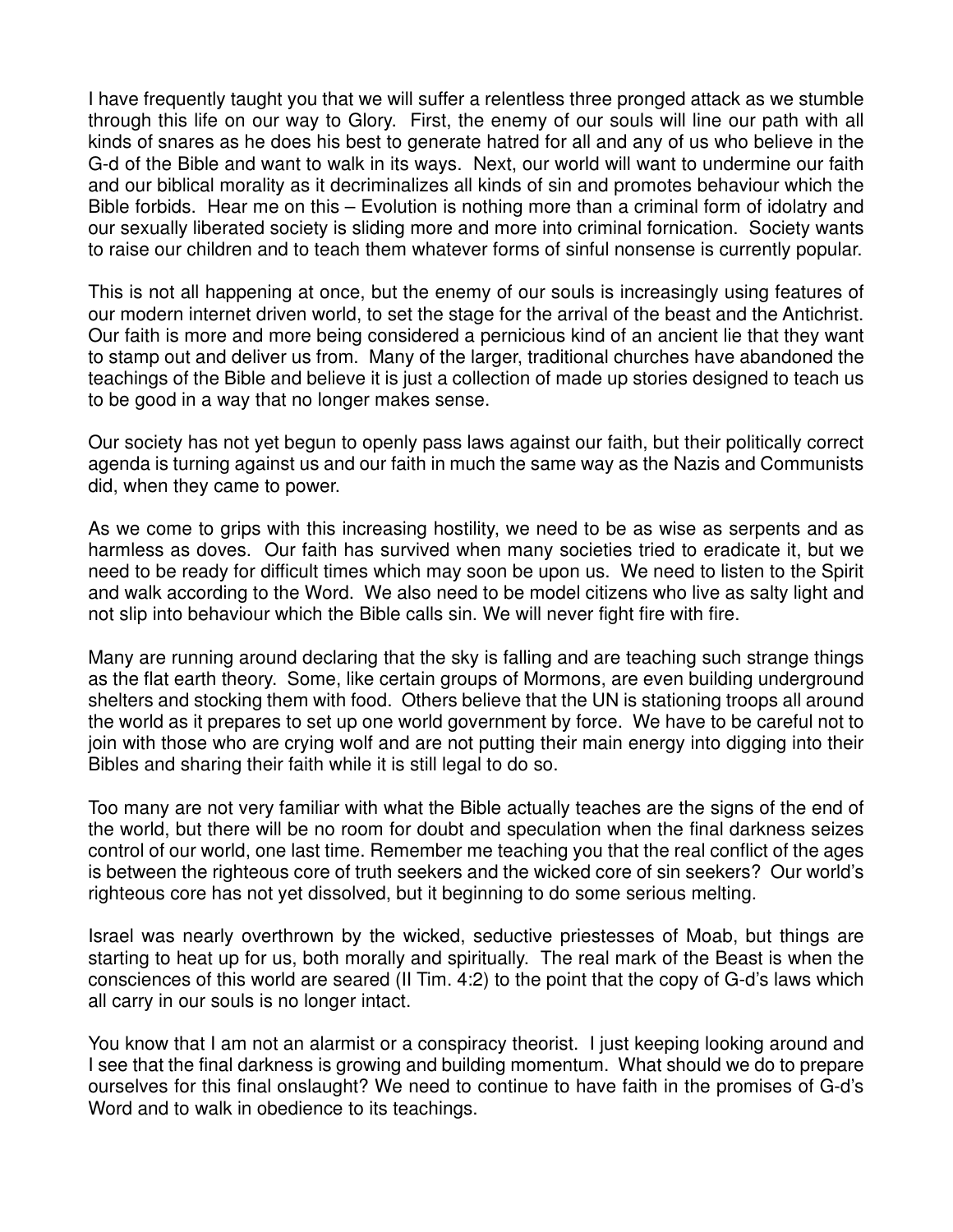We need to share our faith and engage with people who have swallowed the lies of evolution and who want to change the light into darkness and the darkness into light. We need to walk in the light, as He is in the light. Even if we have to go underground, we will walk through that valley when it comes, under the full protection and provision of our Good Shepherd.

I did not intend to begin sharing my sermon in the middle of my Torah portion, but everything that has ever happened to our people Israel has an application for us in today's world. More and more people are teaching crazier things, both Jews and Gentiles and, more and more, we are being encouraged to get all we can, can all we get and sit on the lid, as our world teaches that materialism is our sacred duty.

There are still solid believers in high placers of leadership and not everything in the current human rights agenda goes against what the Bible teaches. We still need to care for the hungry, the sick, as we do our best to fight poverty and oppression around the world. But just try speaking out against the gay agenda and see what happens. If they come after me, I will boldly proclaim that sexual orientation is a religious conviction which is protected under the charter of our freedoms and rights. I just happen to believe that monogamous heterosexuality is what the Bible teaches and they have no right to attack me for believing in it.

We need to be putting up more of a fight and support good outreach ministries before what they are doing becomes illegal. This does not mean banging on doors and practising intrusive proselytization and try to argue and yell people into the kingdom. There are enough cults doing that as we speak. We need to be meek and respectful and win a hearing when we are presented with the opportunity (which I call a divine appointment). At the age of 19, I was led to the L-rd because of a series of these special moments and true spiritual discernment is able to recognize them when they are brought our way.

Now, I will always share my faith, even when people want to argue with me, but I will not argue back. I am not afraid of an argument, but it is not the one who shouts the loudest and the longest who is speaking the truth. If they do not want to establish common ground and have a discussion, I throw them back (and walk away) and wait until they are ready to hear the truth, even if it takes a lifetime. I live for divine appointments.

In the Book of Numbers we see that the purposes of G-d can neither be rushed or prevented from happening. When the people were not ready, even though they had been delivered for this very thing, YHVH let them die in the wilderness. Sadly, throughout history, too many believers have headed down too many rabbit holes and have spent years and even centuries wandering around wildernesses of their own making.

I am not very impressed with most of that which passes for good preaching or good teaching online or on the TV or the radio, because there are so many who make minor and major departures from the truths of G-d's Word. They love to argue about words to no profit, and believe that arguing is the way to stand up and defend the truth. It is not. Being contentious is actually a work of the flesh and no works of the flesh can actually accomplish the Kingdom purposes of G-d. Being constantly disagreeable pulls us away from the fruit of the Spirit.

It is not always wrong to hold radical views, as long as they can be defended from the Scriptures and do not twist what our Bibles actually teach, but how we share what we believe, usually says more about what we believe than what we are actually saying.